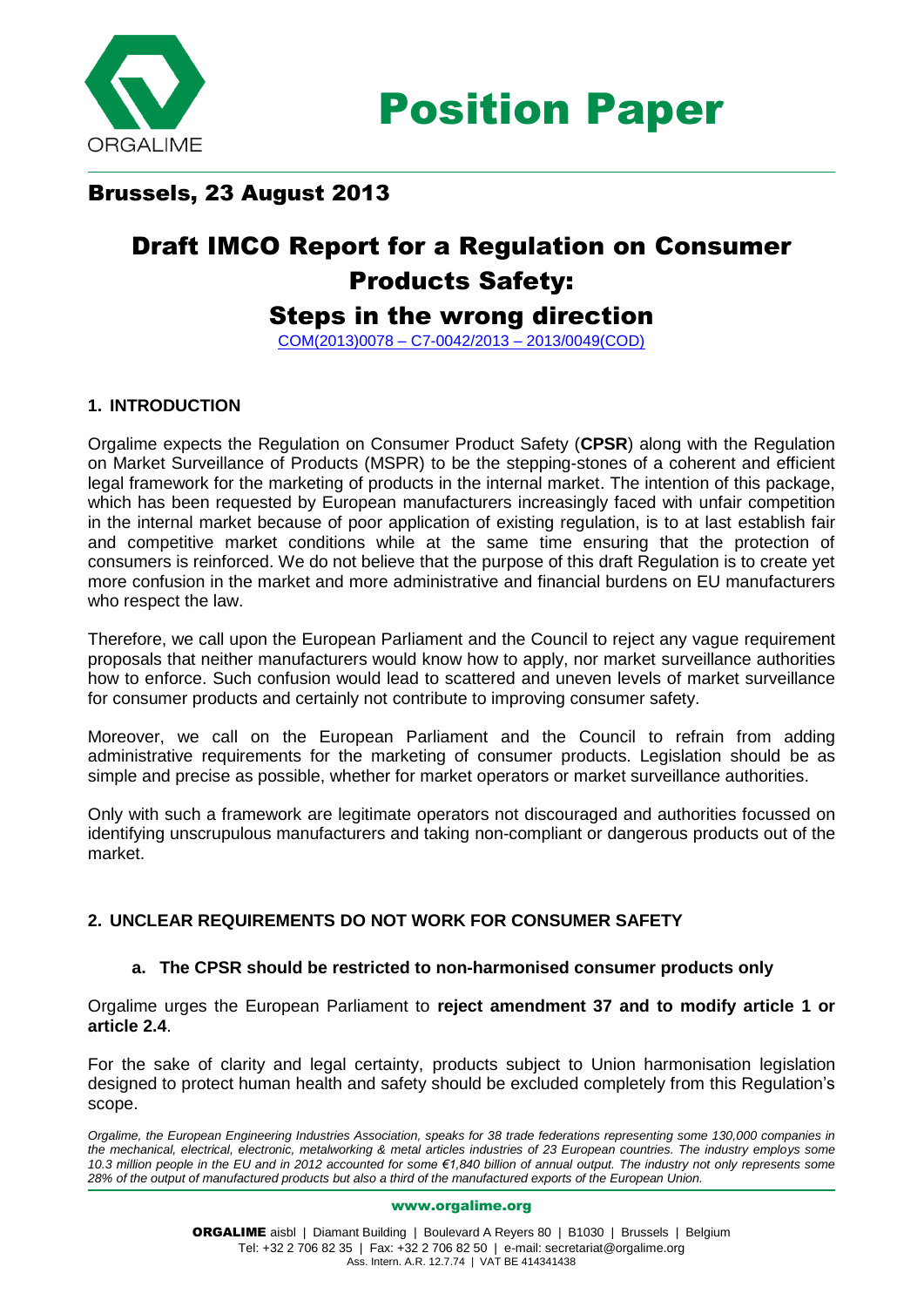Product-specific legislation is more precise for ensuring consumer protection against all risks foreseen for a given product category than a general "safety net" would be for the following reasons:

- Firstly, safety, traceability and compliance requirements are already specified for all economic operators under applicable product-specific Union harmonisation legislation. In most cases, these requirements are at of much higher level of precision and accuracy for each product category concerned than in the proposed CPSR.
- Secondly, such essential requirements oblige manufacturers to protect end-users even when they place innovative products on the market.
- Thirdly, thanks to European standardisation, precaution, foreseeable conditions of use and emerging risks are adequately addressed, under the scrutiny of Member States and the European Union.

The simpler and more precise the legal framework is, the easier its application by economic operators will be. This also contributes to a more efficient enforcement by market surveillance and customs authorities. A simple and precise legal framework will certainly lead to a higher consumer safety level.

### **b. The definition of consumer products should be narrowed down and clarified**

Orgalime urges the European Parliament and Council to **clarify the provision of article 2.1 (b)** about products "*which are likely, under reasonably foreseeable conditions, to be used by consumers even if not intended for them*", so that they limit the liability of manufacturers of products that are clearly not intended for use by consumers, but are intended for professional use.

It would be disproportionate and inequitable to place extra liability on manufacturers, who have clearly indicated in the safety information and user instructions, that these products are intended to be used by trained professionals.

On the contrary, provisions that would place part of the responsibility on other parties for the adequate installation, maintenance, rental, usage, or repair of a consumer product would be more balanced and provide a better "safety net" for the final user.

### **3. DEFINE CLEAR RULES FOR ASSESSING THE SAFETY OF PRODUCTS**

The European Parliament's draft Report obliges manufacturers to take into account several vague concepts in their risk assessment. We fear such requirements will neither improve manufacturers' careful design nor facilitate market surveillance.

#### **a. The precautionary principle and injury statistics cannot be used in one manufacturer's risk assessment**

Orgalime calls upon the European Parliament and the Council to **reject amendments 16, 17, 20, 38, 45 and 49** which foresee the precautionary principle to be taken into consideration in manufacturers' risk assessment.

We consider that the application of the precautionary principle should be the responsibility of the legislator not that of manufacturers or local inspectorates. It should be up to the legislator to determine the balance to strike between innovation and precaution in case of scientific uncertainty. Manufacturers should be expected to apply the law and inspectors to enforce it. This is clearly underlined in the Commission Communication on the precautionary principle [\(COM\(2000\)1\)](http://www.google.be/url?sa=t&rct=j&q=&esrc=s&source=web&cd=1&ved=0CC8QFjAA&url=http%3A%2F%2Fec.europa.eu%2Fdgs%2Fhealth_consumer%2Flibrary%2Fpub%2Fpub07_en.pdf&ei=VGv7UZLENsj5PPrcgZAE&usg=AFQjCNGNbxRxiBab1rKTZJTuUSPkqAotmg&bvm=bv.50165853,d.ZWU&cad=rja).

Indeed, in the context of enforcement, we do not believe that market surveillance authorities have either the means, or the legitimacy to decide upon the acceptable level of protection for safety or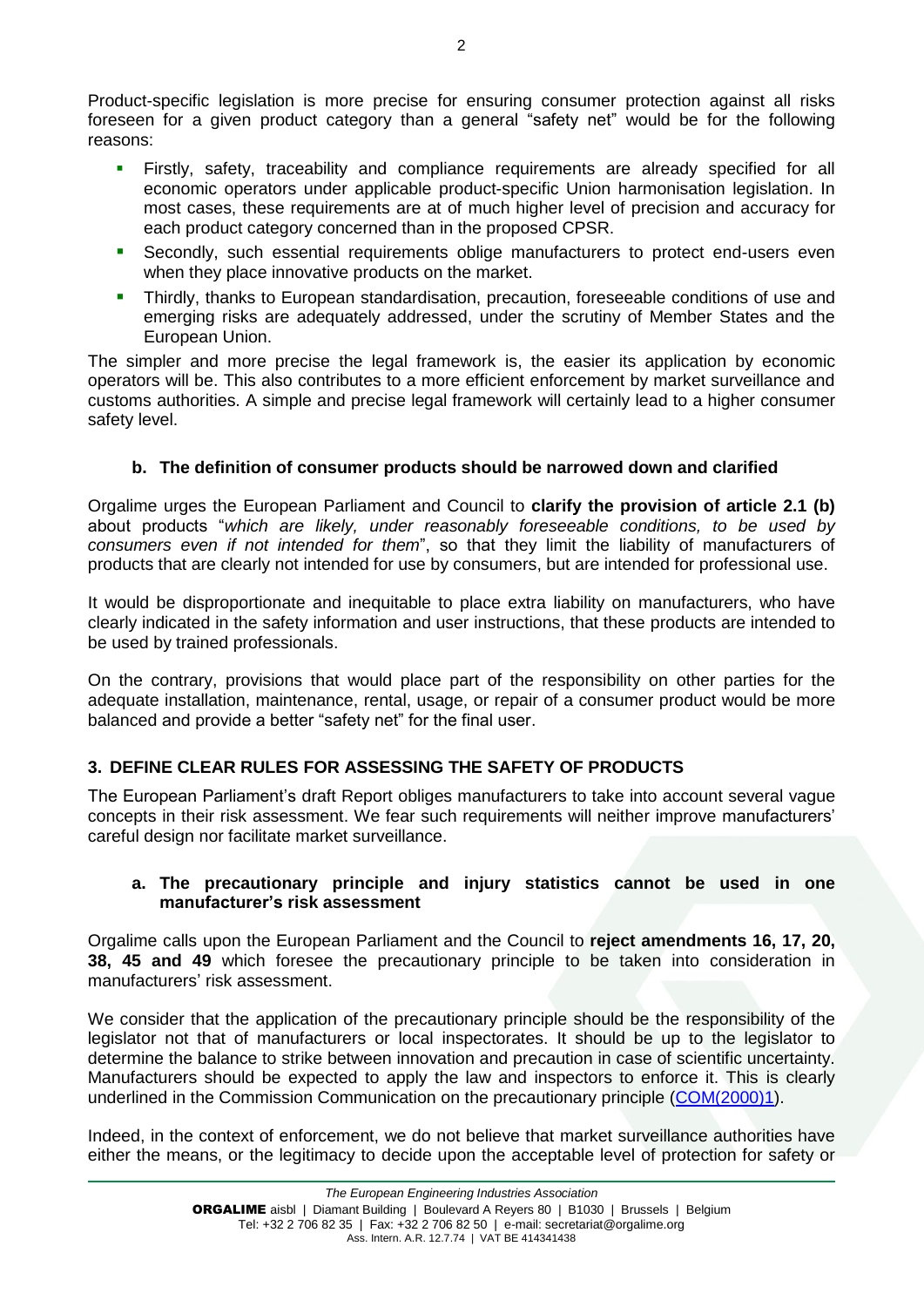other public policy objectives. Given their scarce resources, market surveillance authorities may take decisions on little evidence. These would lead to scattered and biased measures which would mostly impede the free movement of goods without demonstrable improvement in consumer safety.

For the same reasons, we call the European Parliament and the Council to **reject amendments 19 and 50, which require from each manufacturer to take into account the Pan-European Injuries Database records' in their conformity assessment**.

Experience and studies show that accidents and injuries involving products are mostly the result of human behaviour (misuse, etc.). Direct causality of product failures is rarely reported and difficult to analyse for authorities. Therefore, it would be confusing and irrelevant to request manufacturers to take into account the extrapolated statistics of a Pan-European Injury Database in their risk assessment. Again, this is an issue, we believe, for policy-makers.

#### **b. Market surveillance authorities should not be able empowered to overrule product conformity**

Orgalime requests the European Parliament and the Council to **reject amendment 43**, as a source of major legal uncertainty for legitimate manufacturers of harmonised consumer products.

This amendment allows market surveillance authorities to challenge the law itself by taking out of the market compliant products at their discretion. This practically overrules Articles 4 and 5 of the same Regulation, which presume that a product is safe as long as it is compliant with Union harmonisation legislation designed to protect human health and safety.

### **c. Vague concepts of 'vulnerability' and 'child appealing' should be removed**

Orgalime requests the European Parliament and the Council to **remove from the CPSR any reference to the notion of "vulnerable consumers"** (cf. Article 6.1.1.d and IMCO amendment 46).

According to the legislation on product liability (Directive 1985/374), manufacturers are already obliged to take largely into consideration the specific needs of their potential consumers in their variety of age, strength, and level of education. These depend on the intended use of the product in realistic and focused conditions which can be reasonably foreseen: an iron is not intended to be used by a child; it would not be reasonable to use a pair of glasses which was tailor-made for another family member, etc.

Serious manufacturers exclude as many possible risks under these conditions of use and provide safety information for any remaining risks. Therefore any requirement to take vulnerable consumers into consideration cannot be disconnected from the manufacturer's intended use.

For the same reasons, we believe the European Parliament and Council should **reject amendments 18, 47 and 57** on '**child appealing'** products. On the contrary, the CPSR should ensure that so-called 'child appealing' products are assessed with due consideration for normal parental or carers' supervision. Education and surveillance is often the most effective risk mitigation approach, out of the manufacturer's control: this is the case for products such as vehicles, sports equipment, kitchenware or work tools.

Moreover, **amendment 48 should be rejected** because the concept of "**reasonable consumer expectations concerning safety**" covers too wide a spectrum of situations. These practically escape the normal conditions of liability, which should be proportional to the product's intended use. Therefore, manufacturers cannot be expected to cover them during their risk assessment.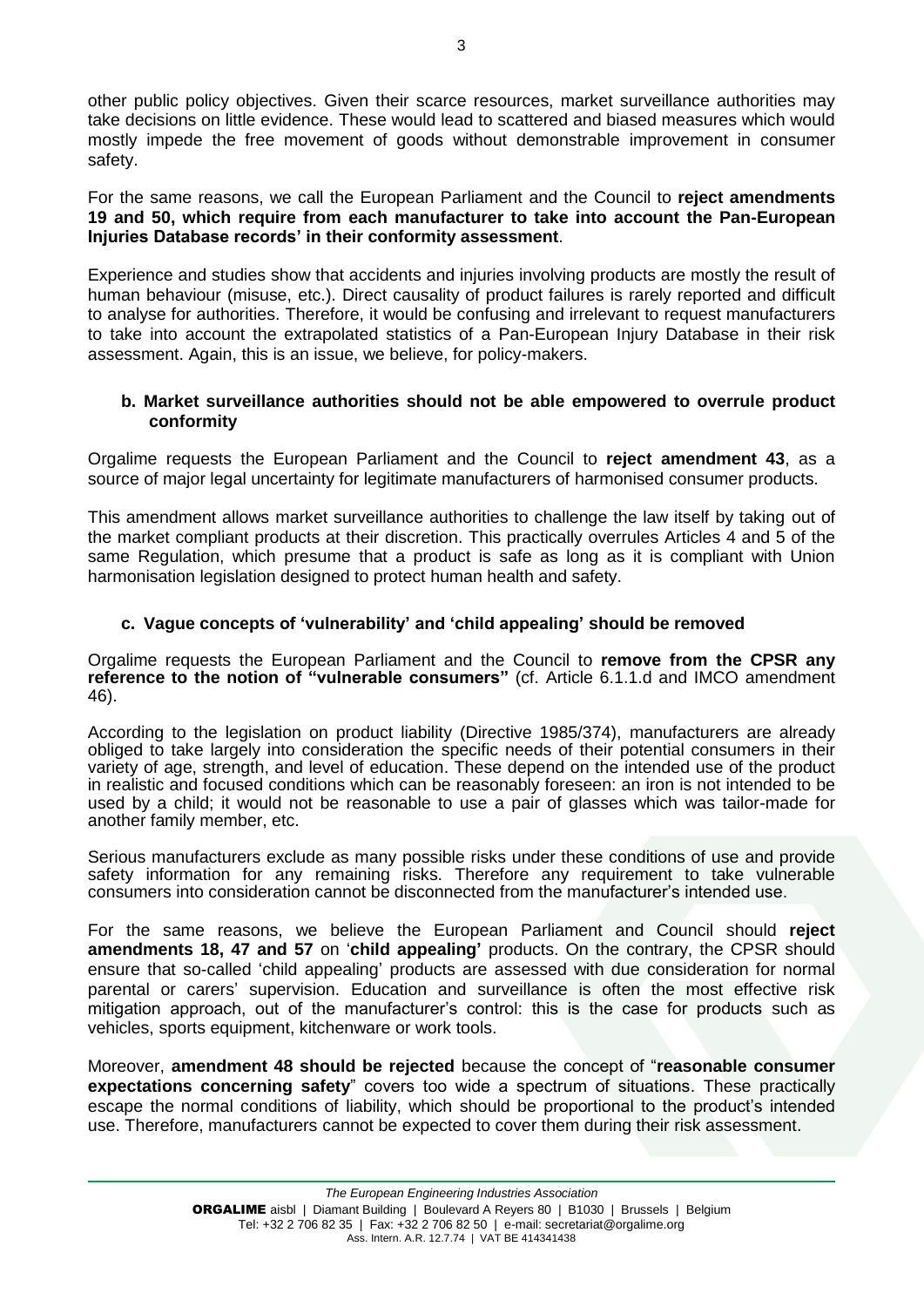#### **4. ADMINISTRATIVE BURDEN SHOULD BE AVOIDED WHEN NOT IMPROVING SAFETY**

Orgalime calls the European Parliament to delete provisions that add new inefficient administrative obligations causing disproportionate costs to legitimate manufacturers and widening the gap in sales prices with unfair competitors, who deliberately ignore or circumvent such obligations.

#### **a. Technical documentation and instructions are a bureaucratic overkill for most nonharmonised consumer products**

Orgalime urges the European Parliament and the Council to **delete Article 8.4 and to reject amendments 53 and 54**. These oblige manufacturers to draw up **full technical documentation**, which is superfluous for most non-harmonised consumer products, as these entail no risks or only risks easily managed by consumers (for example manipulating a table knife or a screwdriver).

Moreover, the European Parliament or Council should **amend article 10.8, so that importers would not be obliged to keep the technical documentation**. This obligation raises strong confidentiality issues among manufacturers and importers. We suggest taking up the harmonised legislation's solution, which obliges importers to ask for the technical file from the manufacturer and to provide it to the authorities upon request.

Furthermore amendments **55, 56 and 58 should be rejected** because the obligation of including safety information, such as **instructions and warnings on all consumer products, even simple ones such as spoons or cups,** will add unnecessary costs to manufacturers of simple consumer products. These amendments disregard common sense and education. On the contrary, they take as granted that consumers are literate (whilst [75 millions Europeans lack basic reading skills](http://www.unric.org/en/literacy/27799-eu-75-million-adults-lack-basic-reading-skills)  [according to the UN\)](http://www.unric.org/en/literacy/27799-eu-75-million-adults-lack-basic-reading-skills).

#### **b. Stricter traceability requirements are inefficient against rogue traders**

Orgalime supports effective traceability that enables consumers and market surveillance authorities to trace the manufacturer or importer, who are the liable entities for placing products on the market.

Therefore, Orgalime calls on the European Parliament and the Council to:

1) **Adapt the CPSR article 8 paragraph 7 to modern supply chains**, so that the requirement to affix the name and address of the manufacturer and/or the importer on the product should be flexible and offers the option to be either in the form of a web or postal address.

2) **Delete article 15**, because it is unnecessary, inefficient and costly to enable the Commission to establish systems for the "*collection and storage of data by electronic means enabling the identification of the product and of the economic operators*". There are at least 3 good reasons:

- Market surveillance authorities have all the necessary means to identify legitimate economic operators in the CPSR (article 8) or Union harmonisation legislation;
- Unscrupulous manufacturers will ignore such additional traceability system, as they currently ignore existing traceability requirements (name and address of the manufacturer).
- It will add costs to all: legitimate manufacturers to comply with an additional traceability system, consumers to purchase legitimate products, the public authority to manage and check compliance with such a system.

Removing anonymous non-compliant or dangerous products from the market is the only effective and efficient way to improve product safety across the EU.